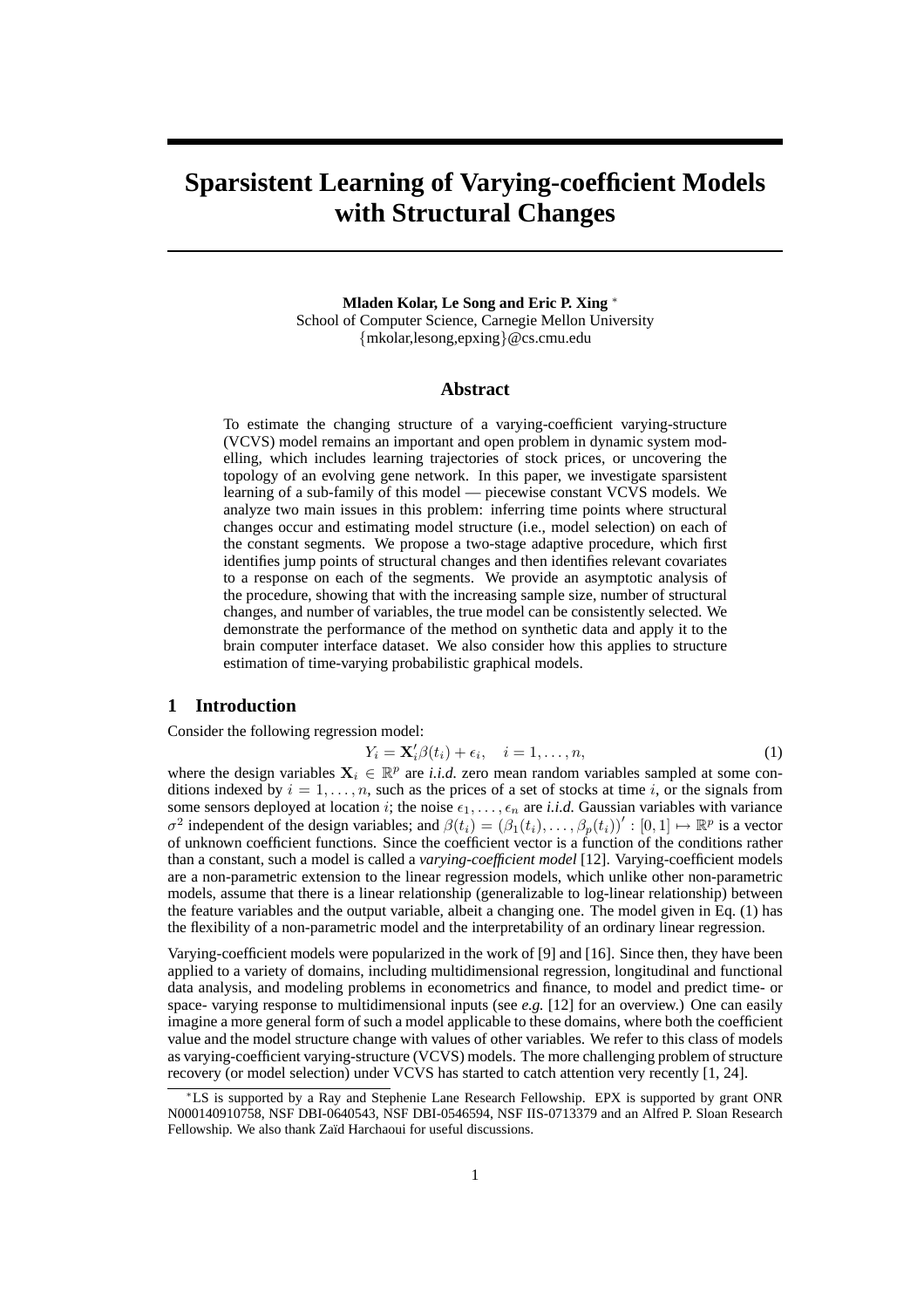

Figure 1: (a) Illustration of an VCVS as varying functions of time. The interval [0, 1] is partitioned into  $\{0, 0.25, 0.4, 0.7, 1\}$ , which defines blocks on which the coefficient functions are constant. At different blocks only covariates with non-zero coefficient affect the response, *e.g.* on the interval  $B_2 = (0.25, 0.4)$  covariates  $X_2$  and  $X_p$  do not affect response. (b) Schematic representation of the covariates affecting the response during the second block in panel (a), which is reminiscent of neighborhood selection in graph structure learning. (c) and (d) Application of VCVS for graph structure estimation (see Section 7) of non-piecewise constant evolving graphs. Coefficients defining neighborhoods of different nodes can change on different partitions.

In this paper, we analyze VCVS as functions of time, and the main goal is to estimate the *dynamic structure* and *jump points* of the unknown vector function  $\beta(t)$ . To be more specific, we consider the case where the function  $\beta(t)$  is time-varying, but piecewise constant (see Fig. 1), *i.e.*, there exists a partition  $\mathcal{T} = \{T_1 = 0 < T_2 < \ldots < T_B = 1\}, 1 < B \leq n$ , of the time interval (scaled to)  $[0, 1]$ , such that  $\beta(t) = \gamma_j$ ,  $t \in [T_{j-1}, T_j)$  for some constant vectors  $\gamma_j \in \mathbb{R}^p$ ,  $j = 1, ..., B$ . We refer to points  $T_1, \ldots, T_B$  as jump points. Furthermore, we assume that at each time point  $t_i$  only a few covariates affect the response, *i.e.*, the vector  $\beta(t_i)$  is sparse. A good estimation procedure would be able to identify the correct partition of the interval  $[0, 1]$  so that within each segment the coefficient function is constant. In addition, the procedure can identify active coefficients and their values within each segment, *i.e.*, the time-varying structure of the model. This estimation problem is particularly important in applications where one needs to uncover dynamic relational information or model structures from time series data. For example, one may want to infer at chosen time points the (changing) set of stocks that are predictive of a particular stock one has been holding from a time series of all stock prices; or to understand the evolving circuitry of gene regulation at different growth stages of an organism that determines the activity of a target gene based on other regulative genes, based on time series of microarray data. Another important problem is to identify structural changes in fields such as signal processing, EEG segmentation and analysis of seismic signals. In all these problems, the goal is not to estimate the optimum value of  $\beta(t)$  for predicting Y, but to consistently uncover the zero and non-zero patterns in  $\beta(t)$  at time points of interest that reveal the changing structure of the model. In this paper, we provide a new algorithm to achieve this goal, and a theoretical analysis that proves the asymptotic consistency of our algorithm.

Our problem is remotely related to, but very different from, earlier works on linear regression models with structural changes [4], and the problem of change-point detection (*e.g.* [19]), which can also be analyzed in the framework of varying-coefficient models. A number of existing methods are available to identify only one structural change in the data; in order to identify multiple changes these methods can be applied sequentially on smaller intervals that are assumed to harbor only one change  $[14]$ . Another common approach is to assume that there are K changes and use Dynamic Programming to estimate them [4]. In this paper, we propose and analyze a penalized least squares approach, which automatically adapts to the unknown number of structural changes present in the data and performs the variable selection on each of the constant regions.

# **2 Preliminaries**

For a varying-coefficient regression model described in Eq. (1) with structural changes, a reasonable estimator of the time-varying structure can be obtained by minimizing the so-called TESLA (temporally smoothed  $L_1$ -regularized regression) loss proposed in [1]: (for simplicity we suppress the sample-size notation n in the regularization constants  $\lambda^n = \{\lambda^n_1, \lambda^n_2\}$ , but it should be clear that their values depend on  $n$ )

$$
\hat{\beta}(t_1; \lambda), \dots, \hat{\beta}(t_n; \lambda) = \arg \min_{\beta} \sum_{i=1}^n (Y_i - \mathbf{X}_i' \beta(t_i))^2 + 2\lambda_1 \sum_{i=1}^n ||\beta(t_i)||_1 + 2\lambda_2 \sum_{k=1}^p ||\beta_k||_{TV}, \quad (2)
$$

where  $\|\cdot\|_1$  denotes the  $\ell_1$  norm, and  $\|\cdot\|_{TV}$  denotes a total variation norm:  $\|\beta_k\|_{TV} =$  $\sum_{i=2}^{n} |\beta_k(t_i) - \beta_k(t_{i-1})|$ . From the analysis of [20], it is known that each component function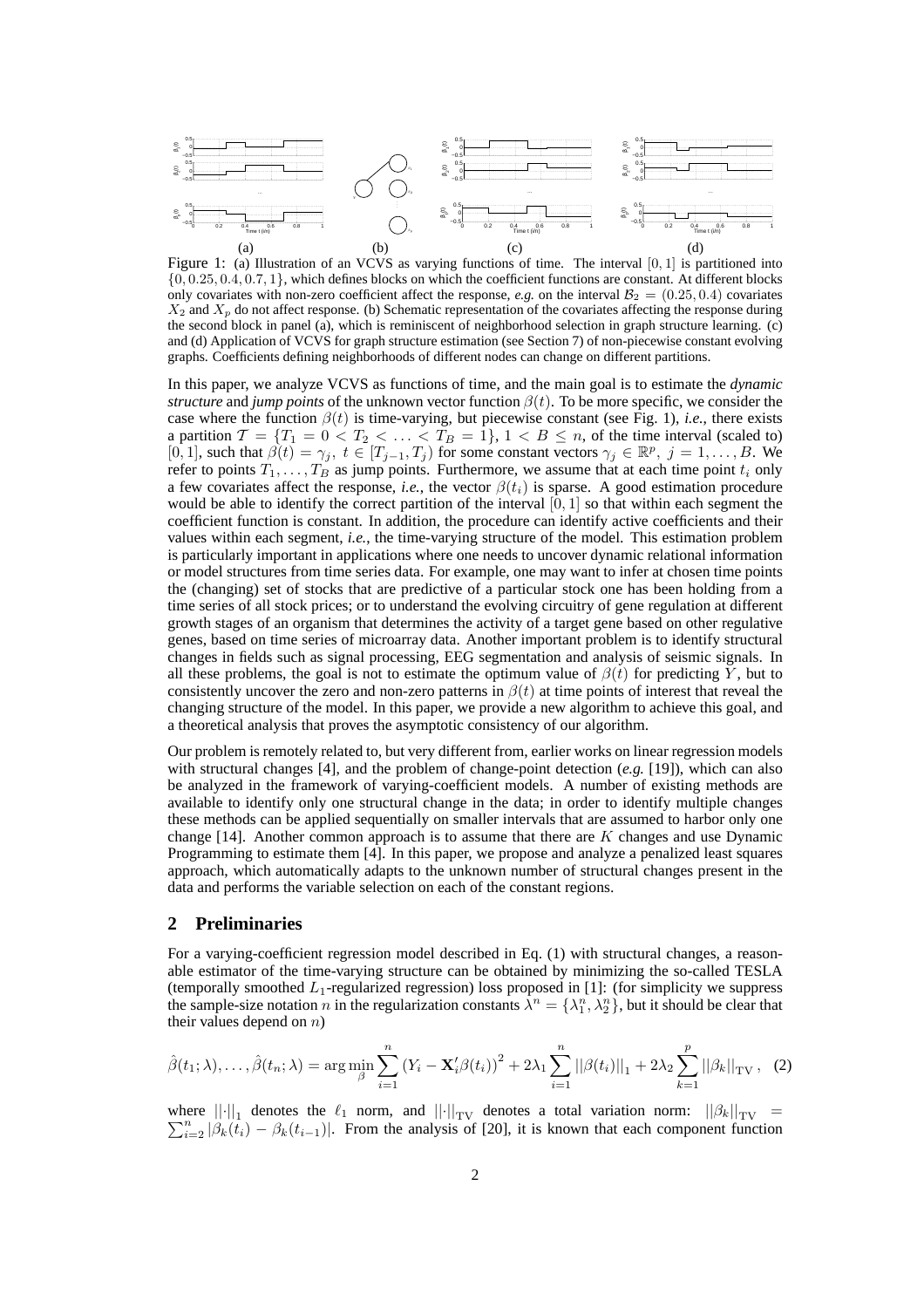$\beta_k$  can be chosen as a piecewise constant and right continuous function, *i.e.*,  $\beta_k$  is a spline function, with potential jump points at observation times  $t_i$ ,  $i = 1, \ldots, n$ . In this particular case, the total variation penalty defined above allows us to conceptualize  $\beta_k$  as a vector in  $\mathbb{R}^n$ , whose components  $\beta_{k,i} \equiv \beta_k(t_i)$  correspond to function values at  $t_i, i = 1, \ldots, n$ , but not as a function  $[0, 1] \mapsto \mathbb{R}$ . We continue to use the vector representation through the rest of the paper as it will simplify the notation.

The estimation problem defined in Eq. (2) has a few appealing properties. The objective function on the right-hand-side is convex and there exists a solution  $\beta$ , which can be found efficiently using a standard convex optimization package. Furthermore, the penalty terms in Eq. (2) are constructed in a way to perform model selection. Observe that  $\ell_1$  penalty encourages sparsity of the signal at each time point and enables a selection over the relevant coefficients; whereas the total variation penalty is used to partition the interval  $[0,1]$  so that  $\hat{\beta}_k$  is constant within each segment. However, there are also some drawbacks of the procedure, as shown in Lemma 1 below.

Let's start with some notational clarifications. Let  $X$  denote the design matrix, input observation  $X_i$  at time i corresponds to the i-th row in X. For simplicity, we assume throughout the paper that X are normalized to have unit length columns, *i.e.*, each dimension has unit Euclidean norm. Let  $B_i$ ,  $j = 1, \ldots, B$ , denote the set of time points that fall into the interval  $[T_{i-1}, T_i]$ ; when the meaning is clear from the context, we also use  $\mathcal{B}_j$  as a shorthand of this interval. For example,  $\mathbf{X}_{\mathcal{B}_j}$ and  $Y_{\mathcal{B}_j}$  represent the submatrix of **X** and subvector of Y, respectively, that include elements only corresponding to time points within interval  $\mathcal{B}_i$ . For a given solution  $\hat{\beta}$  to Eq. (2), there exists a block partition  $\hat{T} = \{\hat{T}_1, \dots, \hat{T}_{\hat{B}}\}$  of  $[0, 1]$  (possibly a trivial one) and unique vectors  $\hat{\gamma}_j \in \mathbb{R}^p$ ,  $j =$  $1,\ldots,\hat{B}$ , such that  $\hat{\beta}_{k,i} = \hat{\gamma}_{j,k}$  for  $t_i \in \hat{\mathcal{B}}_j$ . The set of relevant covariates during inverval  $\mathcal{B}_j$ , *i.e.*, the support of vector  $\gamma_j$ , is denoted as  $S_{\mathcal{B}_j} = \{k \mid \gamma_{j,k} \neq 0\}$ . Likewise we define  $\hat{S}_{\hat{\mathcal{B}}_j}$  over  $\hat{\gamma}_j$ .

By construction, no consecutive vectors  $\hat{\gamma}_j$  and  $\hat{\gamma}_{j+1}$  are identical. Note that both the number of partitions  $\hat{B} = |\hat{T}|$ , and the elements in the partition  $\hat{T}$ , are random quantities. The following lemma characterizes the vectors  $\hat{\gamma}_j$  using the subgradient equation of Eq. (2).

**Lemma 1** *Let*  $\hat{\gamma}_j$  *and*  $\hat{\mathcal{B}}_j$ ,  $j = 1, ..., \hat{B}$  *be vectors and segments obtained from a minimizer of Eq.* (2). Then each  $\hat{\gamma}_j$  *can be found as a solution to the subgradient equation:* 

$$
\mathbf{X}_{\hat{\mathcal{B}}_j}^{\prime} \mathbf{X}_{\hat{\mathcal{B}}_j} \hat{\gamma}_j - \mathbf{X}_{\hat{\mathcal{B}}_j}^{\prime} Y_{\hat{\mathcal{B}}_j} + \lambda_1 |\hat{\mathcal{B}}_j| \hat{s}_j^{(1)} + \lambda_2 \hat{s}_j^{(\text{TV})} = 0,
$$
\n(3)

*where*

$$
\hat{s}_j^{(1)} \in \partial \left| \left| \hat{\gamma}_j \right| \right|_1 = \text{sign}(\gamma_j),\tag{4}
$$

*by convention*  $sign(0) \in [-1, 1]$ *, and*  $\hat{s}_j^{(\text{TV})} \in \mathbb{R}^p$  such that

$$
\hat{s}_{1,k}^{(\text{TV})} = \begin{cases}\n-1 & \text{if } \hat{\gamma}_{2,k} - \hat{\gamma}_{1,k} > 0 \\
1 & \text{if } \hat{\gamma}_{2,k} - \hat{\gamma}_{1,k} < 0\n\end{cases}, \quad \hat{s}_{\hat{B},k}^{(\text{TV})} = \begin{cases}\n1 & \text{if } \hat{\gamma}_{\hat{B},k} - \hat{\gamma}_{\hat{B}-1,k} > 0 \\
-1 & \text{if } \hat{\gamma}_{\hat{B},k} - \hat{\gamma}_{\hat{B}-1,k} < 0\n\end{cases}
$$
\n(5)

*and, for*  $1 < j < \hat{B}$ *,* 

$$
\hat{s}_{j,k}^{(\text{TV})} = \begin{cases}\n2 & \text{if } \hat{\gamma}_{j+1,k} - \hat{\gamma}_{j,k} > 0, \hat{\gamma}_{j,k} - \hat{\gamma}_{j-1,k} < 0 \\
-2 & \text{if } \hat{\gamma}_{j+1,k} - \hat{\gamma}_{j,k} < 0, \hat{\gamma}_{j,k} - \hat{\gamma}_{j-1,k} > 0 \\
0 & \text{if } (\hat{\gamma}_{j,k} - \hat{\gamma}_{j-1,k}) (\hat{\gamma}_{j+1,k} - \hat{\gamma}_{j,k}) = 1.\n\end{cases}
$$
\n(6)

Lemma 1 does not provide a practical way to estimate  $\hat{\beta}^{\text{TV}}$ , but it does characterize a solution. From Eq. (3) we can see that the coefficients in each of the estimated blocks are biased by two terms coming from the  $\ell_1$  and  $||\cdot||_{TV}$  penalties. The larger the estimated segments, the smaller the relative influence of the bias from the total variation, while the magnitude of the bias introduced by the  $\ell_1$ penalty is uniform across different segments. The additional bias coming from the total variation penalty was also noted in the problem of signal denoising [23]. In the next section, we introduce a two step procedure which alleviate this effect.

## **3 A two-step procedure for estimating time-varying structures**

In this section, we propose a new algorithm for estimating the time-varying structure of the varyingcoefficient model in Eq. (1), which does not suffer from the bias introduced by minimizing the objective in Eq. (2). The algorithm is a two-step procedure summarized as follows: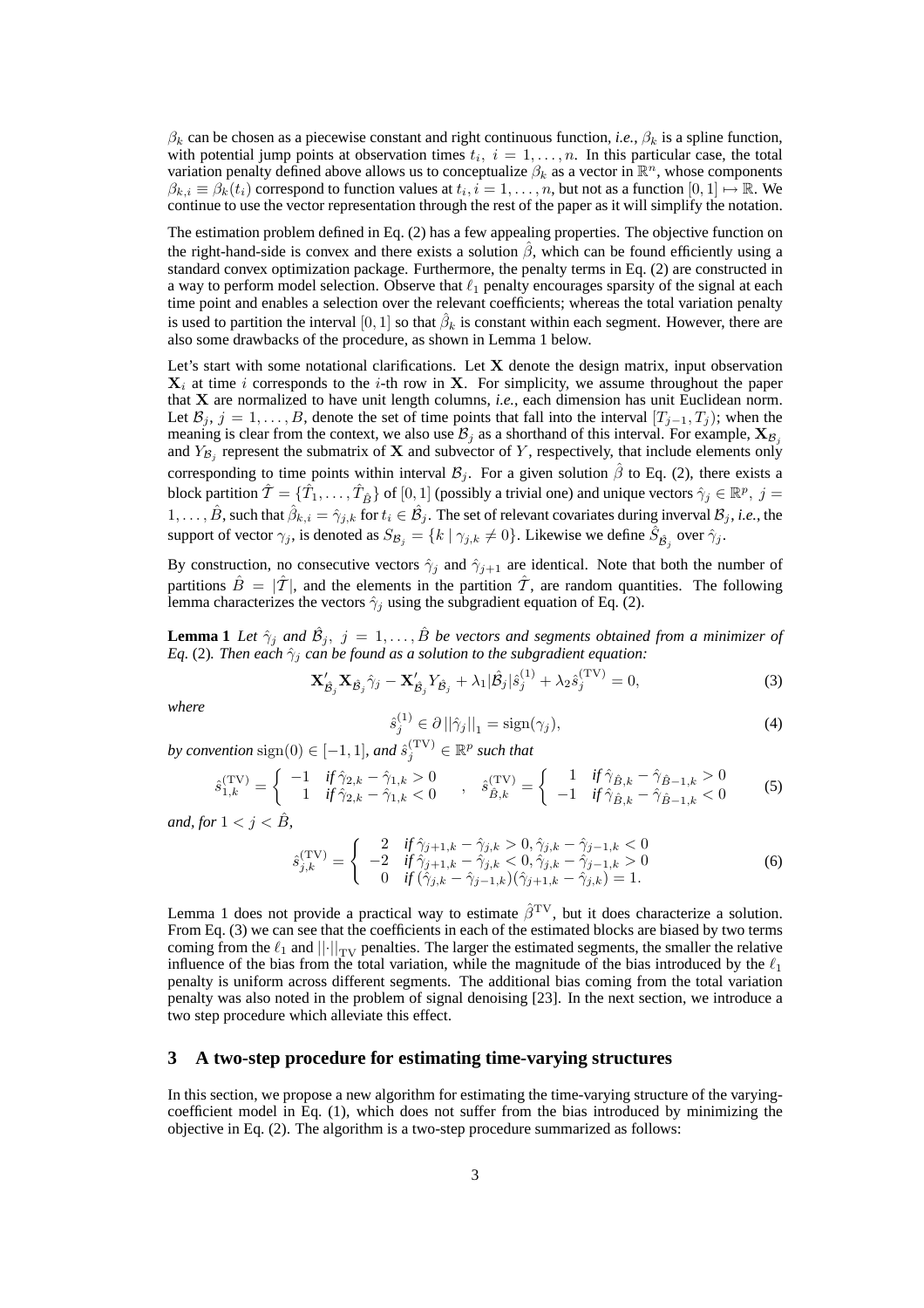1. Estimate the block partition  $\hat{T}$ , on which the coefficient vector is constant within each block. This can be obtained by minimizing the following objective:

$$
\sum_{i=1}^{n} (Y_i - \mathbf{X}'_i \beta(t_i))^2 + 2\lambda_2 \sum_{k=1}^{p} ||\beta_k||_{\text{TV}},
$$
\n(7)

which we refer to as a *temporal difference* (TD) regression for reasons that will be clear shortly. We will employ a TD-transformation to Eq. (7) and turn it into an  $\ell_1$ -regularized regression problem, and solve it using the randomized Lasso. Details of the algorithm and how to extract  $\hat{\mathcal{T}}$  from the TD-estimate will be given shortly.

2. For each block of the partition,  $\hat{\mathcal{B}}_j$ ,  $1 \leq j \leq \hat{\mathcal{B}}$ , estimate  $\hat{\gamma}_j$  by minimizing the Lasso objective within the block:

$$
\hat{\gamma}_j = \underset{\gamma \in \mathbb{R}^p}{\text{argmin}} \sum_{t_i \in \hat{\mathcal{B}}_j} (Y_i - \mathbf{X}_i' \gamma)^2 + 2\lambda_1 ||\gamma||_1. \tag{8}
$$

We name this procedure TDB-Lasso (or TDBL), after the two steps (TD randomized Lasso, and Lasso within Blocks) given above. The advantage of the TDB-Lasso compared to a minimizer of Eq. (2) comes from decoupling the interactions between the  $\ell_1$  and TV penalties (note that the two procedures result in different estimates). Now we discuss step 1 in detail; step 2 is straightforward using a standard Lasso toolbox.

To obtain a consistent estimate of  $\hat{\mathcal{T}}$  from the TD-regression in Eq. (7), we can transform Eq. (7) into an equivalent  $\ell_1$  penalized regression problem, which allows us to cast the  $\hat{\mathcal{T}}$  estimation problem as a feature selection problem. Let  $\beta_{k,i}^{\dagger}$  denote the *temporal difference* between the regression coefficients corresponding to the same covariate k at successive time points  $t_{i-1}$  and  $t_i$ :  $\beta_{k,i}^{\dagger} \equiv \beta_k(t_i) - \beta_k(t_{i-1}), \; k = 1, \ldots, p, \; i = 1, \ldots, n$  with  $\beta_k(t_0) = 0$ , by convention. It can be shown that the model in Eq. (1) can be expressed as  $Y^{\dagger} = \mathbf{X}^{\dagger} \beta^{\dagger} + \epsilon^{\dagger}$ , where  $Y^{\dagger} \in \mathbb{R}^n$  is a transformed vector of the TDs of responses, *i.e.*, each element  $Y_i^{\dagger} \equiv Y_i - Y_{i-1}$ ;  $X^{\dagger} = (X_1^{\dagger}, \dots, X_p^{\dagger}) \in \mathbb{R}^{n \times np}$  is the transformed design matrix with lower triangular matrices  $\mathbf{X}_k^{\dagger} \in \mathbb{R}^{n \times n}$  corresponding to TD features computed from the covariates;  $\epsilon^{\dagger} \in \mathbb{R}^n$  is the transformed TD-error vector; and  $\beta^{\dagger} \in \mathbb{R}^{np}$  is a vector obtained by stacking TD-coefficient vectors  $\beta_k^{\dagger}$ . (See Appendix for more details of the transformation.) Note that the elements of the vector  $\epsilon^{\dagger}$  are not *i.i.d.* any more. Using the transformation above, the estimation problem defined on objective Eq. (7) can be expressed in the following matrix form:

$$
\hat{\beta}^{\dagger} = \underset{\beta \in \mathbb{R}^{np}}{\operatorname{argmin}} \left| \left| Y^{\dagger} - \mathbf{X}^{\dagger} \beta^{\dagger} \right| \right|_{2}^{2} + 2\lambda_{2} \left| \left| \beta^{\dagger} \right| \right|_{1}.
$$
\n(9)

This transformation was proposed in [8] in the context of one-dimensional signal denoising, however, we are interested in the estimation of jump points in the context of time-varying coefficient model.

The estimator defined in Eq. (9) is not robust with respect to small perturbations of data, *i.e.*, small changes of variables  $X_i$  or  $Y_i$  would result in a different  $\tilde{T}$ . To deal with the problem of robustness, we employed the *stability selection* procedure of [22] (see also the bootstrap Lasso [2], however, we have decided to use the stability selection because of the weaker assumptions). The stability selection approach to estimating the jump-points is comprised of two main components: i) simulating multiple datasets using bootstrap, and ii) using the randomized Lasso outlined in Algorithm 1 (see also Appendix) to solve (9). While the bootstrap step improves the robustness of the estimator, the randomized Lasso weakens the conditions under which the estimator  $\hat{\beta}^{\dagger}$  selects exactly the true features.

Let  $\{\hat{\beta}_b^{\dagger}, \hat{\mathcal{J}}_b^{\dagger}\}_{b=1}^M$  represent the set of estimates and their supports (*i.e.*, index of non-zero elements) obtained by minimizing  $(9)$  for each of the M bootstrapped datasets. We obtain a stable estimate of the support by selecting variables that appear in multiple supports

$$
\hat{\mathcal{J}}^{\tau} = \{k \mid \frac{\sum_{b=1}^{M} \mathbb{I}\{k \in \hat{\mathcal{J}}_b^{\dagger}\}}{M} \geq \tau\},\tag{10}
$$

which is then used to obtain the block partition estimate  $\hat{\mathcal{T}}$ . The parameter  $\tau$  is a tuning parameter that controls the number of falsely identified jump points.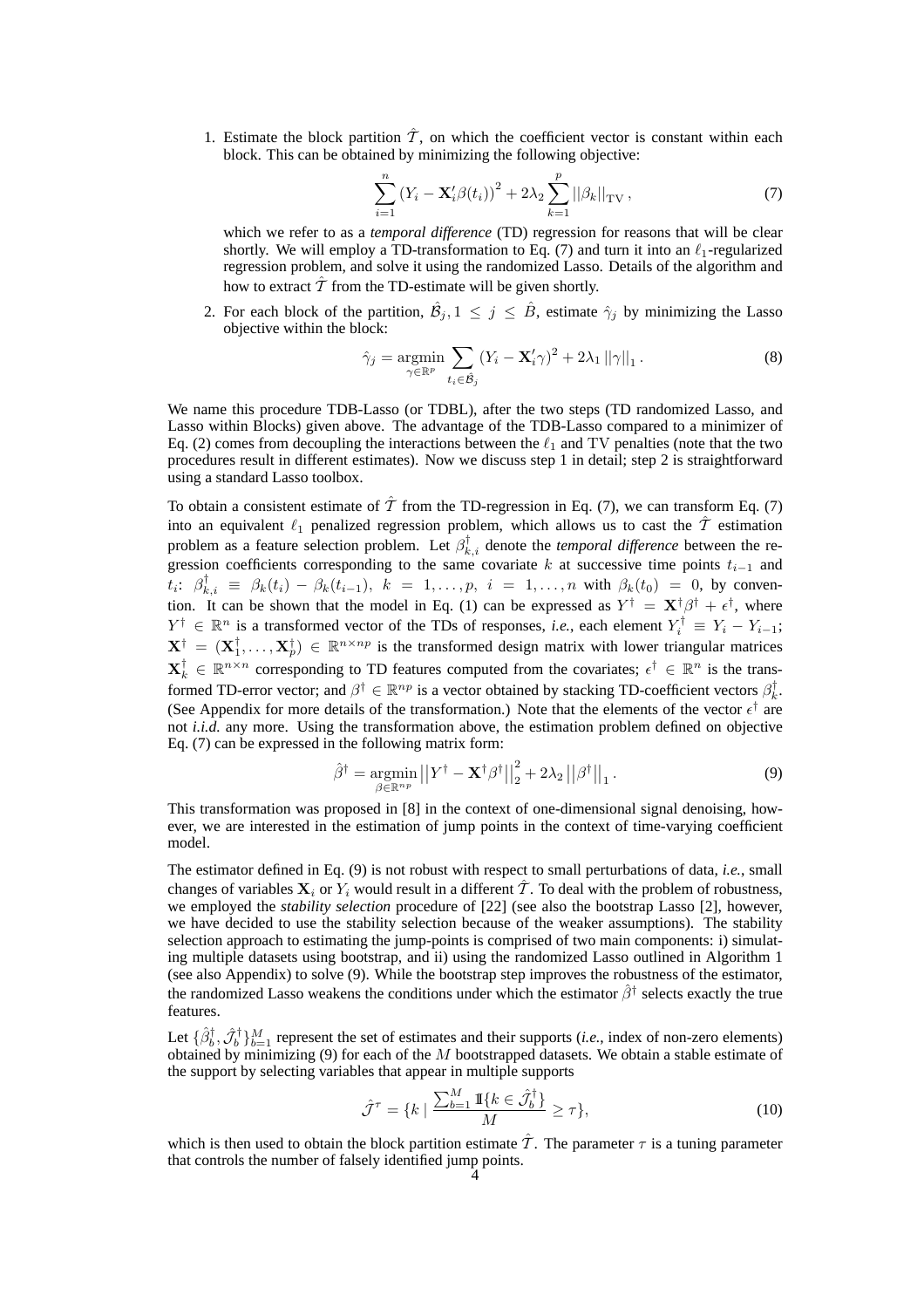#### **Algorithm 1** Randomized Lasso

**Input**: Dataset  $\{X_i, Y_i\}_{i=1}^n$   $X_i \in \mathbb{R}^p$ , penalty parameter  $\lambda$ , weakness parameter  $\alpha \in (0, 1]$ **Output**: Estimate  $\hat{\beta} \in \mathbb{R}^p$ , support  $\hat{S}$ 1: Choose randomly p weights  $\{W_k\}_{k=1}^p$  from interval  $[\alpha, 1]$ 2:  $\hat{\beta} = \operatorname{argmin}_{\beta \in \mathbb{R}^p} \sum_{i=1}^n (Y_i - \mathbf{X}_i \beta)^2 + 2\lambda \sum_{k=1}^p \frac{|\beta_k|}{W_k}$ 3:  $\hat{S} = \{k \mid \hat{\beta}_k \neq 0\}$ 

## **4 Theoretical analysis**

We provide a theoretical analysis of TDB-Lasso, and show that under certain conditions both the jump points and structure of VCVS can be consistently estimated. Proofs are deferred to Appendix.

#### **4.1 Estimating jump points**

We first address the issue of estimating jump points by analyzing the transformed TD-regression problem Eq. (9) and its feature selection properties. The feature selection using  $\ell_1$  penalization has been analyzed intensively over the past few years and we can adapt some of the existing results to the problem at hand. To prove that all the jump points are included in  $\hat{\mathcal{J}}^{\tau}$ , we first state a *sparse eigenvalue condition* on the design (*e.g.* [6]). The minimal and maximal sparse eigenvalue, for matrix  $\mathbf{X} \in \mathbb{R}^{n \times p}$ , are defined as

$$
\varphi_{\min}(k, \mathbf{X}) := \inf_{a \in \mathbb{R}^p, ||a||_0 \le k} \frac{||\mathbf{X}a||_2}{||a||_2}, \qquad \varphi_{\max}(k, \mathbf{X}) := \sup_{a \in \mathbb{R}^p, ||a||_0 \le k} \frac{||\mathbf{X}a||_2}{||a||_2}, \quad k \le p. \tag{11}
$$

Note that in Eq.  $(11)$  eigenvalues are computed over submatrices of size k (i.e., due to the constraint on *a* by the  $|| \cdot ||_0$  norm). We can now express the sparse eigenvalues condition on the design.

**A1:** Let  $\mathcal{J}^{\dagger}$  be the true support of  $\beta^{\dagger}$  and  $J = |\mathcal{J}^{\dagger}|$ . There exist some  $C > 1$  and  $\kappa \ge 10$  such that

$$
\frac{\varphi_{\max}(CJ^2, \mathbf{X}^\dagger)}{\varphi_{\min}^{3/2}(CJ^2, \mathbf{X}^\dagger)} < \sqrt{C}/\kappa. \tag{12}
$$

This condition guarantees a correlation structure between TD-transformed covariates that allows for detection of the jump points. Comparing to the *irrepresentible condition* [30, 21, 27], necessary for the ordinary Lasso to perform feature selection, condition A1 is much weaker [22] and is sufficient for the randomized Lasso to select the relevant feature with high probability (see also [26]).

**Theorem 1** Let A1 be satisfied; and let the weakness  $\alpha$  be given as  $\alpha^2 = \nu \varphi_{\rm min}(C J^2, \mathbf{X}^\dagger)/(C J^2)$ , *for any*  $\nu \in (7/\kappa, 1/\sqrt{2})$ *. If the minimum size of the jump is bounded away from zero as* 

$$
\min_{k \in \mathcal{J}^{\dagger}} |\beta_k^{\dagger}| \ge 0.3 (C J)^{3/2} \lambda_{\min},\tag{13}
$$

where  $\lambda_{\min} = 2\sigma^{\dagger}(\sqrt{C}J + 1)\sqrt{\frac{\log np}{n}}$  and  $\sigma^{\dagger^2} \geq Var(Y_i^{\dagger})$ , for  $np > 10$  and  $J \geq 7$ , there exists *some*  $\delta = \delta_J \in (0,1)$  *such that for all*  $\tau \geq 1 - \delta$ *, the collection of the estimated jump points*  $\hat{\mathcal{J}}^{\tau}$ *satisfies,*

$$
\mathbb{P}(\hat{\mathcal{J}}^{\tau} = \mathcal{J}^{\dagger}) \ge 1 - 5/np. \tag{14}
$$

**Remark:** Note that Theorem 1 gives conditions under which we can recover every jump point in every covariates. In particular, there are no assumptions on the number of covariates that change values at a jump point. Assuming that multiple covariates change their values at a jump point, we could further relax the condition on the minimal size of a jump given in Eq. (13). It was also pointed to us that the framework of [18] may be a more natural way to estimate jump points.

#### **4.2 Identifying correct covariates**

Now we address the issue of selecting the relevant features for every estimated segment. Under the conditions of Theorem 1, correct jump points will be detected with probability arbitrarily close to 1. That means under the assumption A1, we can run the regular Lasso on each of the estimated segments to select the relevant features therein. We will assume that the mutual coherence condition [10] holds for each segment  $\mathcal{B}_j$ . Let  $\mathbf{\Sigma}^j = \frac{1}{|\mathcal{B}_j|} \sum_{i \in \mathcal{B}_j} \mathbf{X}_i' \mathbf{X}_i$ , with  $\sigma_{kl}^j = (\mathbf{\Sigma}^j)_{k,l}$ .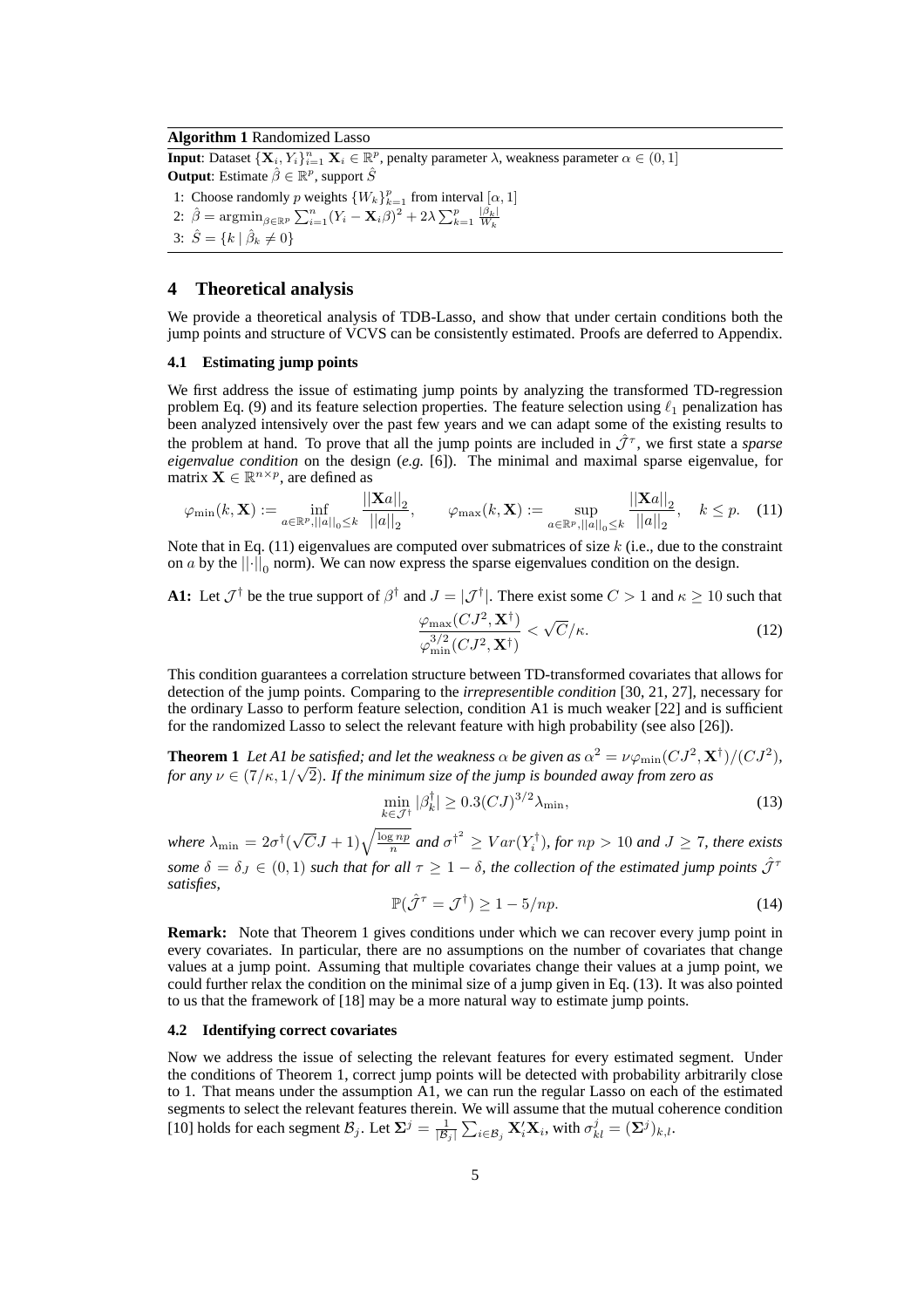**A2:** We assume there is a constant  $0 < d \leq 1$  such that

$$
\mathbb{P}\left(\max_{k \in S_{\mathcal{B}_j}, l \neq k} \left\{ |\sigma_{kl}^j| \le \frac{d}{|S_{\mathcal{B}_j}|} \right\} \right) = 1. \tag{15}
$$

The assumption A2 is a mild version of the mutual coherence condition used in [7], which is necessary for identification of the relevant covariates in each segment. Let  $\hat{\gamma}_j$ ,  $k = 1, \ldots, \hat{B}_n$  denote the Lasso estimates for each segment obtained by minimizing (8).

**Theorem 2** *Let A2 be satisfied. Also, assume that the conditions of Theorem 1 are satisfied. Let*  $K = \max_{1 \leq j \leq B} ||\gamma_j||_0$  be the upper bound on the number of features in segments and let L be *an upper bound on elements of*  $\hat{\mathbf{X}}$ *. Let*  $\rho = \min_{1 \leq j \leq B} |\mathcal{B}_j|$  *denote the number of samples in the smallest segment. Then for a sequence*  $\delta = \delta_n \to 0$ *,* 

$$
\lambda_1 \ge 4L\sigma \sqrt{\frac{\ln \frac{2Kp}{\delta}}{\rho}} \vee 8L \frac{\ln \frac{4Kp}{\delta}}{\rho} \quad \text{and} \quad \min_{1 \le j \le B} \min_{k \in S_{\mathcal{B}_j}} |\gamma_{j,k}| \ge 2\lambda_1,
$$

*we have*

$$
\lim_{n \to \infty} \mathbb{P}(\hat{B} = B) = 1,\tag{16}
$$

$$
\lim_{n \to \infty} \max_{1 \le j \le B} \mathbb{P}(||\hat{\gamma}_j - \gamma_j||_1 = 0) = 1,
$$
\n(17)

$$
\lim_{n \to \infty} \min_{1 \le j \le B} \mathbb{P}(\hat{S}_{\mathcal{B}_j} = S_{\mathcal{B}_j}) = 1.
$$
\n(18)

Theorem 2 states that asymptotically, the two stage procedure estimates the correct model, *i.e.*, it selects the correct jump points and for each segment between two jump points it is able to select the correct covariates. Furthermore, we can conclude that the procedure is consistent.

## **5 Practical considerations**

As in standard Lasso, the regularization parameters in TDB-Lasso need to be tuned appropriately to attain correct structural recovery. The TD regression procedure requires three parameters: the penalty parameter  $\lambda_2$ , cut-off parameter  $\tau$ , and weakness parameter  $\alpha$ . From our empirical experience, the recovered set of jump points  $\hat{T}$  vary very little with respect to these parameters in a wide range. The result of Theorem 1 is valid as long as  $\lambda_2$  is larger than  $\lambda_{\min}$  given in the statement of the theorem. Theorem 1 in [22] gives a way to select the cutoff  $\tau$  while controlling the number of falsely included jump points. Note that this relieves users from carefully choosing the range of parameter  $\lambda_2$ , which is challenging. The weakness parameter can be chosen in quite a large interval (see Appendix on the randomized Lasso) and we report our results using the values  $\alpha = 0.6$ .

In the second step of the algorithm, the ordinary Lasso minimizes Eq. (8) on each estimated segment to select relevant variables, which requires a choice of the penalty parameter  $\lambda_1$ . We do so by minimizing the BIC criterion [25].

In practice, one cannot verify assumptions A1 and A2 on real datasets. In cases where the assumptions are violated, the resulting set of estimated jump points is larger than the true set  $T$ ,  $e.g.$  the points close to the true jump points get included into the resulting estimate  $\tilde{T}$ . We propose to use an *ad hoc* heuristic to refine the initially selected set of jump points. A commonly used procedure for estimation of linear regression models with structural changes [3] is a dynamic programming method that considers a possible structural change at every location  $t_i$ ,  $i = 1, \ldots, n$ , with a computational complexity of  $\mathcal{O}(n^2)$  (see also [15]). We modify this method to consider jump points only in the estimated set  $\hat{\mathcal{T}}$  and thus considerably reducing the computational complexity to  $\mathcal{O}(|\hat{\mathcal{T}}|^2)$ , since  $|\hat{T}| \ll n$ . The algorithm effectively chooses a subset  $\tilde{T} \subseteq \hat{T}$  of size  $\hat{B}$  that minimizes the BIC objective.

## **6 Experiments on Synthetic Data**

We compared the TDB-Lasso on synthetic data with commonly used methods for estimating VCVS models. The synthetic data was generated as follows. We varied the sample size from  $n = 100$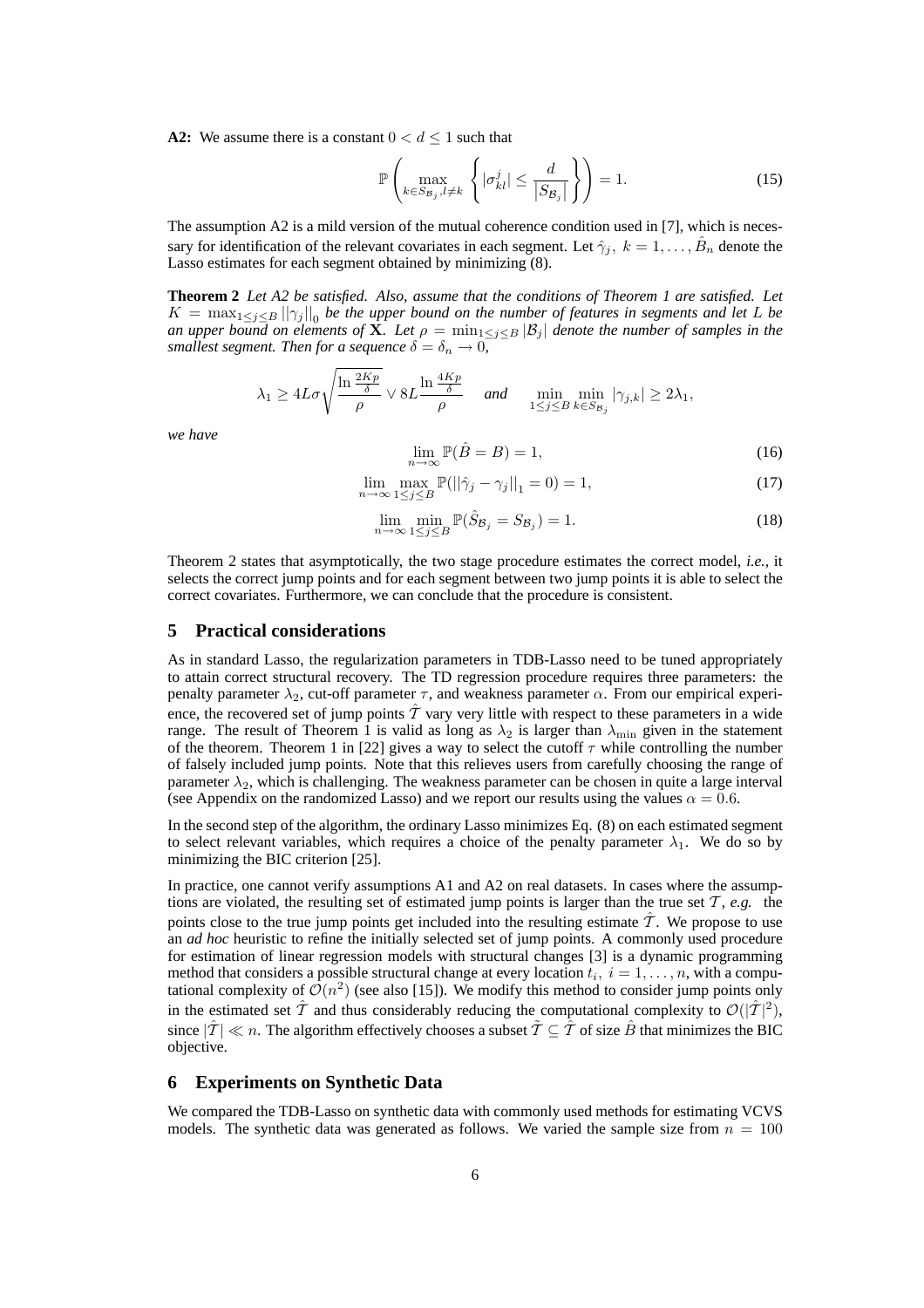

Figure 2: Comparison results of different estimation procedures on a synthetic dataset.

to 500 time points, and fixed the number of covariates is fixed to  $p = 20$ . The block partition was generated randomly and consists of ten blocks with minimum length set to 10 time points. In each of the block, only 5 covariates out of 20 affected the response. Their values were uniformly at random drawn from  $[-1, -0.1] \cup [0.1, 1]$ . With this configuration, a dataset was created by randomly drawing  $\mathbf{X}_i \sim N(0, I_p), \epsilon_i \sim N(0, 1.5^2)$  and computing  $Y_i = \mathbf{X}_i \beta(t_i) + \epsilon_i$  for  $i = 1, ..., n$ . For each sample size, we independently generated 100 datasets and report results averaged over them.

A simple local regression method [13], which is commonly used for estimation in varying coefficient models, was used as the simplest baseline for comparing the relative performance of estimation. Our first competitor is an extension of the baseline, which uses the following estimator [28]:

$$
\min_{\beta \in \mathbb{R}^{p \times n}} \sum_{i'=1}^{n} \sum_{i=1}^{n} (Y_i - \mathbf{X}'_i \beta_{i'})^2 K_h(t_{i'} - t_i) + \sum_{j=1}^{p} \lambda_j \sqrt{\sum_{i'=1}^{n} \beta_{i',j}^2},
$$
\n(19)

where  $K_h(\cdot) = \frac{1}{h} K(\cdot/h)$  is the kernel function. We will call this method "Kernel  $\ell_1/\ell_2$ ". Another competitor uses the  $\ell_1$  penalized local regression independently at each time point, which leads to the following estimator of  $\beta(t)$ ,

$$
\min_{\beta \in \mathbb{R}^p} \sum_{i=1}^n (Y_i - \mathbf{X}'_i \beta)^2 K_h(t_i - t) + \sum_{j=1}^p \lambda_j |\beta_j|.
$$
 (20)

We call this method "Kernel  $\ell_1$ ". The difference between the two methods is that "Kernel  $\ell_1/\ell_2$ " biases certain covariates toward zero at every time point, based on global information; whereas "Kernel  $\ell_1$ " biases covariates toward zero only based on local information. The final competitor is chosen to be the minimizer of Eq. (2) [1], which we call " $\ell_1 + TV$ ". The bandwidth parameter for "Kernel  $\ell_1$ " and "Kernel  $\ell_1/\ell_2$ " is chosen using a generalized cross validation of a non-penalized estimator. The penalty parameters  $\lambda_i$  are chosen according to the BIC criterion [28]. For the " $\ell_1$  + TV" method, we optimize the BIC criterion over a two-dimensional grid of values for  $\lambda_1$  and  $\lambda_2$ .

We report the relative estimation error, REE =  $100 \times \frac{\sum_{i=1}^{n} \sum_{j=1}^{p} |\hat{\beta}_{i,j} - \beta_{i,j}^*|}{\sum_{i=1}^{n} \sum_{j=1}^{p} |\hat{\beta}_{i,j} - \beta_{i,j}^*|}$  $\frac{\sum_{i=1}^{n} \sum_{j=1}^{p} |\beta_{i,j} - \beta_{i,j}|}{\sum_{i=1}^{n} \sum_{j=1}^{p} |\tilde{\beta}_{i,j} - \beta_{i,j}|}$ , where  $\tilde{\beta}$  is the baseline local linear estimator, as a measure of estimation accuracy. To asses the performance of the model

selection, we report precision, recall and their harmonic mean  $F_1$  measure when estimating the relevant covariates at each time point and the percentage of correctly identified irrelevant covariates.

From the experimental results, summarized in Fig. 2, we can see that the TDB-Lasso succeeds in recovering the true model as the sample size increases. It also estimates the coefficient values with better accuracy than the other methods. It worth noting that the "Kernel +  $\ell_1$ " performs better than the "Kernel +  $\ell_1/\ell_2$ " approach, which is due to the violation of the assumptions made in [28]. The " $\ell_1$  + TV" performs better than the local linear regression approaches, however, the method gets very slow for the larger values of the sample size and it requires selecting two tuning parameters, which makes it quite difficult to use. We conjecture that the  $\mathbf{H}^{\text{e}}(t_1 + TV^{\text{e}})$  and TDB-Lasso have similar asymptotic properties with respect to model selection, however, from our numerical experiments we can see that for finite sample data, the TDB-Lasso performs better.

## **7 Application to Time-varying Graph Structure Estimation**

An interesting application of the TDB-Lasso is in structural estimation of time-varying undirected graphical models [1, 17]. A graph structure estimation can be posed as a neighborhood selection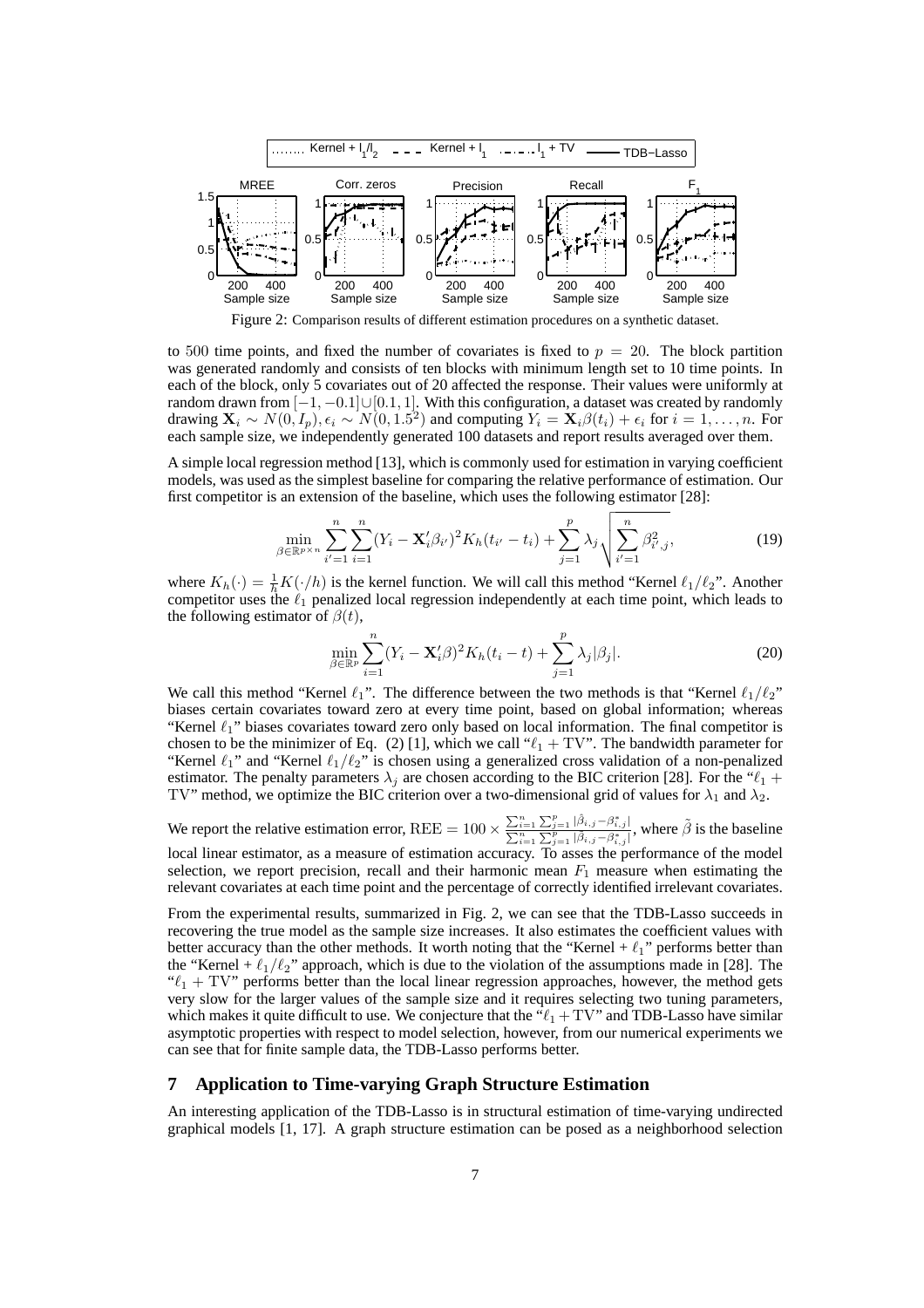problem, in which neighbors of each node are estimated independently. Neighborhood selection in the time-varying Gaussian graphical models (GGM) is equivalent to model selection in VCVS, where value of one node is regressed to the rest of nodes. The regression problem for each node can be solved using the TDB-Lasso. Graphs estimated in this way will have neighborhoods of each node that are constant on a partition, but the graph as a whole changes more flexibly (Fig. 1b-d).

The graph structure estimation using the TDB-Lasso is demonstrated on a real dataset of electroencephalogram (EEG) measurements. We use the brain computer interface (BCI) dataset IVa from [11] in which the EEG data is collected from 5 subjects, who were given visual cues based on which they were required to imagine right hand or right foot for 3.5s. The measurement was performed when the visual cues were presented on the



Figure 3: Brain interactions for the subject 'aa' when presented with visual cues of the class 1

screen (280 times), intermitted by periods of random length in which the subject could relax. We use the down-sampled data at 100Hz. Fig. 3 gives a visualization of the brain interactions over the time of the experiment for the subject 'aa' while presented with visual cues for the class 1 (right hand). Estimated graphs of interactions between different parts of the brain for other subjects and classes are given in Appendix due to the space limit.

We also want to study whether the estimated time-varying network are discriminative features for classifying the type of imaginations in the EEG signal. For this purpose, we perform unsupervised clustering of EEG signals using the time-varying networks and study whether the grouping correspond to the true grouping according to imagination label. We estimate a time-varying GGM using the TDB-Lasso for each visual cue and cluster the graphs using the spectral K-means clustering [29] (using a linear kernel on the coefficients to measure similarity). Each cluster is labeled according to the majority of points it contains. Finally, each cue if classified based on labels of the time-points that it contains. Table 1 summarizes the classification accuracy for each subject based on  $K = 4$ clusters ( $K$  was chosen as a cutoff point, when there was little decrease in K-means objective). We compare this approach to a case when GGMs with a static structure are estimated [5]. Note that the supervised classifiers with special EEG features are able to achieve much higher classification accuracy, however, our approach does not use any labeled data and can be seen as an exploratory step. We also used TDB-Lasso for estimating the time-varying gene networks from microarray data time series data, but due to space limit, results will be reported later in a biological paper.

| Subject   | aa   | al   | av   | aw   | av   |
|-----------|------|------|------|------|------|
| TDB-Lasso | 0.69 | 0.80 | 0.59 | 0.67 | 0.83 |
| Static    | 0.58 | 0.63 | 0.54 | 0.57 | 0.61 |

Table 1: Classification accuracies based on learned brain interactions.

## **8 Discussion**

We have developed the TDB-Lasso procedure, a novel approach for model selection and variable estimation in the varying-coefficient varying-structure models with piecewise constant functions. The VCVS models form a flexible nonparametric class of models that retain interpretability of parametric models. Due to their flexibility, important classical problems, such as linear regression with structural changes and change point detection, and some more recent problems, like structure estimation of varying graphical models, can be modeled within this class of models. The TDB-Lasso compares favorably to other commonly used [28] or latest [1] techniques for estimation in this class of models, which was demonstrated on the synthetic data. The model selection properties of the TDB-Lasso, demonstrated on the synthetic data, are also supported by the theoretical analysis. Furthermore, we demonstrate a way of applying the TDB-Lasso for graph estimation on a real dataset.

Application of the TDB-Lasso procedure goes beyond the linear varying coefficient regression models. A direct extension is to generalized varying-coefficient models  $g(m(X_i, t_i)) = \mathbf{X}'_i \beta(t_i), i =$ 1, ..., *n*, where  $g(\cdot)$  is a given link function and  $m(\mathbf{X}_i, t_i) = \mathbb{E}[Y]\mathbf{X} = \mathbf{X}_i, t = t_i$  is the conditional mean. Estimation in generalized varying-coefficient models proceeds by changing the squared loss in Eq. (7) and Eq. (8) to a different appropriate loss function. The generalized varyingcoefficient models can be used to estimate the time-varying structure of discrete Markov Random Fields, again by performing the neighborhood selection.